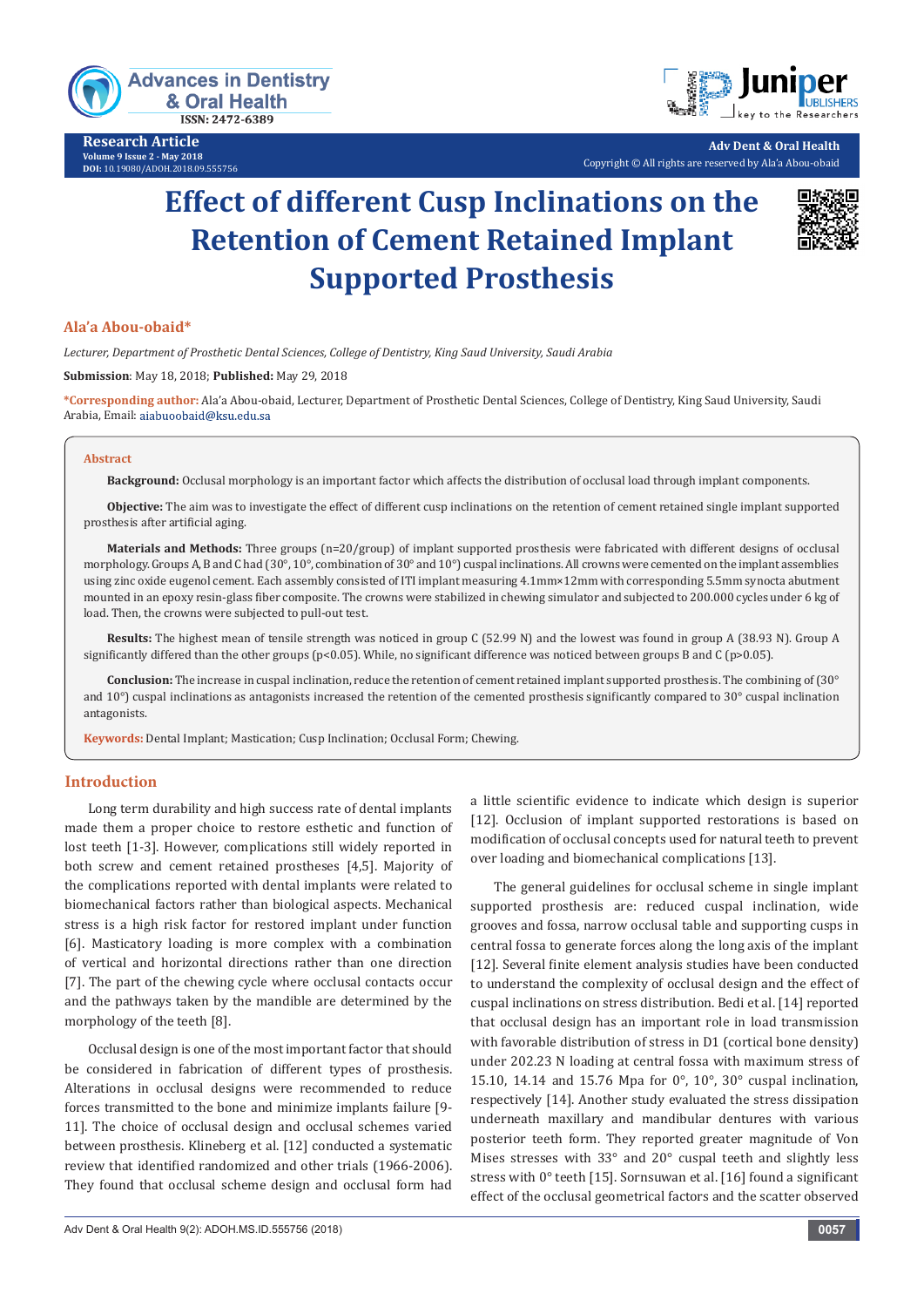with all ceramic crown fracture tests. Occlusal cusps considered more significant factor in determining fracture load [16].

In dentate patients, the differences between natural teeth and osseointegrated implants in occlusal load distribution must be taken under consideration. Moreover, factors affecting the retention of implant supported crowns such as abutment, casting, and luting agents based factors have been widely discussed in the literature [17,18]. However, little information reported on occlusal design factors. To the best of author's knowledge, no studies evaluated the effect of different occlusal forms on the retention of single implant restorations. Therefore, the aim of this study was to evaluate the effect of cuspal inclinations on the retention of the implant supported cement retained restorations. So, the null hypothesis tested was that cuspal inclination has no effect on the retention of single implant supported restorations.

# **Materials and Methods**

#### **Specimen Preparation**

Ten pairs of implant assemblies (n=20/group) consisted of implant fixtures measuring 4.1mm×12mm, standard plus implants (ITI system, Straumann, Waldenburg, Switzerland) with corresponding 5.5 mm synocta screw-retained abutments (048.605 ITI system, Straumann, Waldenburg, Switzerland) were prepared. The implants were mounted in cylinders filled with an epoxy resin-glass fiber composite (NEMA Grade G-10

rod, Piedmont Plastics, Charlotte, NC) (modulus of elasticity app. 20GPa) using a dental surveyor.

#### **Fabrication of the crowns**

Two moulds were prepared using a clear thermoplastic sheet with 0.020 thickness (Polypropylene Sheets, Buffalo Dental Mfg Co, Inc.) from denture teeth with 30° and 10° cuspal inclinations (Trubyte 30-degree IPN and 10-degree IPN, Dentsply International Inc., York, Pa.) to fabricate the crowns with different designs of occlusal forms (Figure 1). The crowns were fabricated to simulate occlusal forms of maxillary and mandibular first molars. Each plastic coping was placed on the abutment, waxedup, invested and casted with a base metal alloy (Kera NH, Ni 58,40%, Cr 26,91%,Germany) then, veneered with 2 mm thickness of porcelain (IPS InLine, Ivoclar Vivadent AG, Liechtenstein) using the conventional layering technique. Finishing and glazing were done according to the manufacturer's instructions. The metal ceramic crowns were designed with two wings in the proximal surfaces to secure the restoration into a customized jig during the pull-out test. Fabrication of the crowns was done by one expert technician. Then, specimens were divided into three groups. Group A consisted of crowns with 30° cuspal inclination. Group B consisted of 10° cuspal inclination. While, group C consisted of combination of 30° cuspal inclination opposed by antagonist of 10° inclination (Figure 2).





**How to cite this article:** Ala'a Abou-obaid. Effect of different Cusp Inclinations on the Retention of Cement Retained Implant Supported Prosthesis. Adv Dent & **OO 58** How to cite this article: Ala'a Abou-obaid. Effect of different Cusp Inc.<br>Oral Health. 2018; 9(2): 555756. DOI: [10.19080/ADOH.2018.09.555756.](http://dx.doi.org/10.19080/ADOH.2018.09.555756)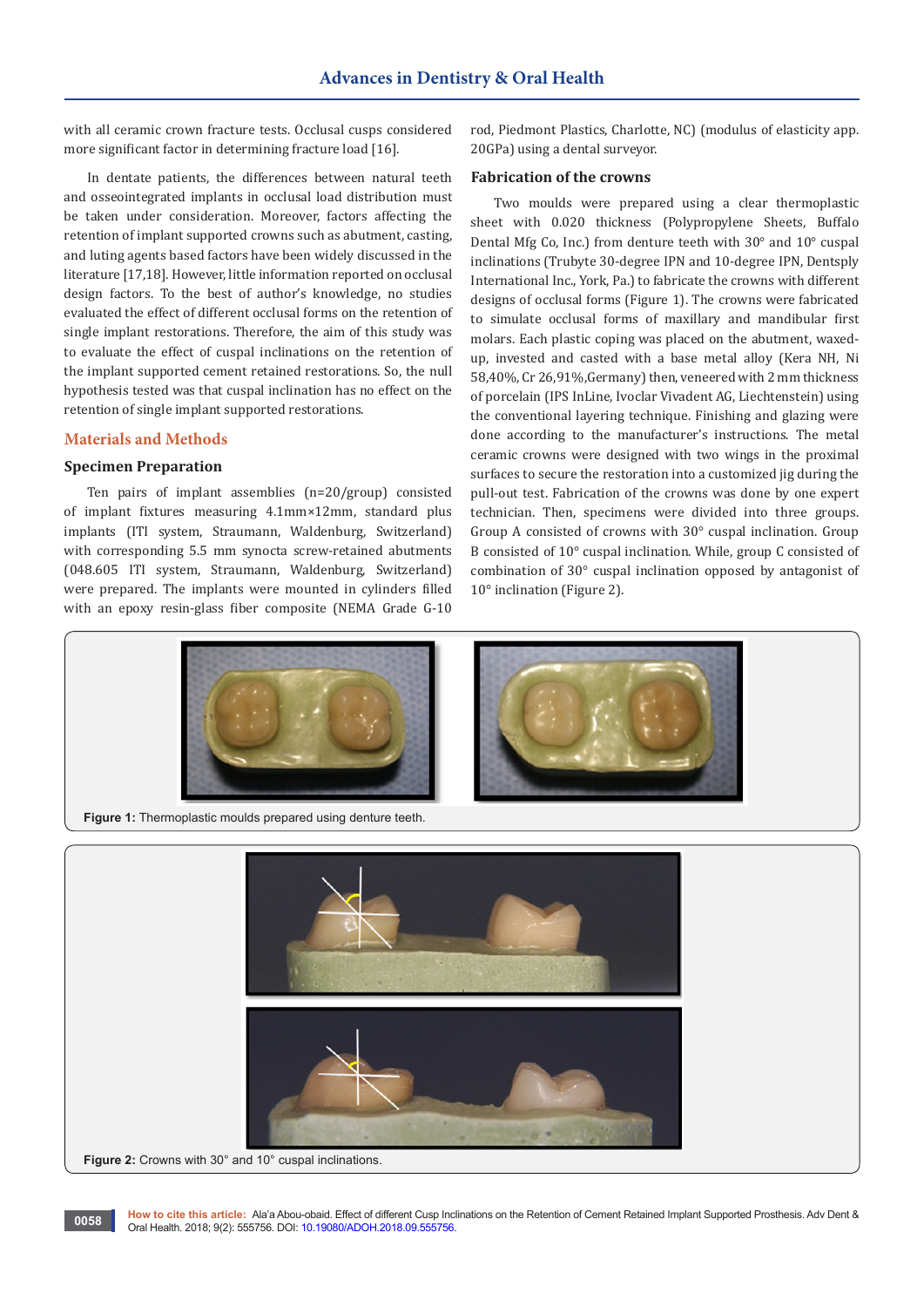# **Cementation of the crowns**

Before cementation, each screw retained abutments was tightened to the recommended torque (35 Ncm) and then retightened (to the same torque value) 10 minutes later to minimize embedment relaxation between the mating threads. The abutment screw access opening was covered with vinyl polysiloxane impression material (Virtual, refill light body, regular set wash material, Ivoclar Vivadent, Italy). Twenty-four hours before testing, each crown was uniformly coated with Temp Bond cement (Kerr Co, Italy) and placed on the abutment with finger pressure for 10 seconds and excess cement was removed with

dental explorer. Then, each crown was loaded on its long axis with a 2 kg weight. The specimens were then stored in the room temperature (37°C).

#### **Testing Procedure**

Each specimen was horizontally secured and mounted in a multifunctional chewing simulator (Chewing simulator, CS-4.2, SD Mechatronik, Germany) (Figure 3). Antagonists are coupled via horizontal and vertical traverses and then the specimens subjected to 200.000 cycles under a load of 6 kg to simulate one year of occlusal loading [19]. Artificial saline was used to reduce the coefficient of friction between two opposing surfaces.



## **Pull-out test**

Each specimen was secured in the universal testing machine (Instron, Model 8500 Plus Dynamic Testing System, Instron Corp., England). The crowns and their antagonists were subjected to a pull-out test at a 1mm/min crosshead speed. The load required for dislodgment of the crown was recorded in (N).

#### **Statistical Analysis**

The statistical analysis were performed using the SPSS 16.0 program (SPSS Inc., Chicago, IL, USA). The data was normally distributed according to Shapiro–Wilks test. Statistical analyses were performed using one-way repeated measure analysis of variance (ANOVA). All statistical analysis were set at a significance level of p<0.05.

#### **Results**

Table 1 showed the mean  $\pm$  std. deviation of uniaxial tensile strength, and standard error for each group after the pull out test. The highest mean of tensile strength was noticed in group C (52.99 N) and the lowest mean value was found in group A (38.93 N) (Figure 4). One way repeated measure ANOVA (Table 2) showed that different cuspal inclinations had a significant effect on the retention force of the cemented restorations (p<0.05). Tukey Post Hoc test for multiple comparison showed significant differences in the mean tensile strength between group A and the other groups (p<0.05). While, no significant difference was noticed between groups B and C (p>0.05). There was no significant differences (p>0.05) in the retention of maxillary and mandibular crowns in each group (Table 3).

| <b>Table 1:</b> Mean $\pm$ std. deviation and std. error of uniaxial tensile strength |  |  |
|---------------------------------------------------------------------------------------|--|--|
| for each group.                                                                       |  |  |

| Group | Mean ± Std.<br><b>Deviation</b> | <b>Std. Error</b> |
|-------|---------------------------------|-------------------|
|       | 38.93±4.37                      | 0.98              |
| R     | 49.41±4.56                      | 1.02              |
| C.    | $52.99 \pm 8.46$                | 1.89              |

**0059**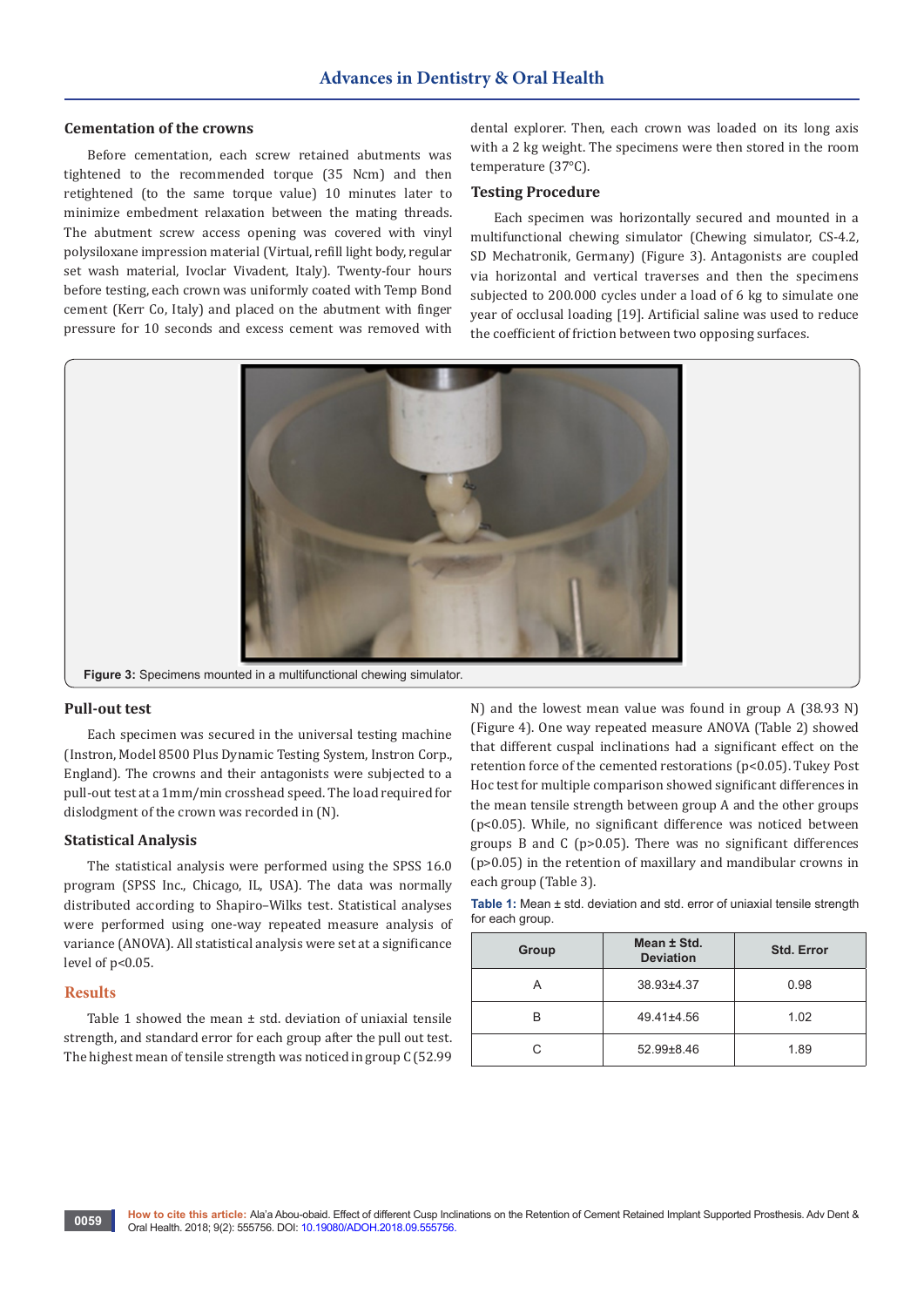# **Advances in Dentistry & Oral Health**

| <b>Source</b>                   | <b>Type III Sum of Squares</b> | Df             | <b>Mean Square</b> | $\mathbf F$ | Sig.  |
|---------------------------------|--------------------------------|----------------|--------------------|-------------|-------|
| Corrected<br>Model              | 2173.394a                      | 5              | 434.679            | 11.287      | 0.000 |
| Intercept                       | 133164                         | $\mathbf{1}$   | 133164             | 3457.799    | 0.000 |
| Cusp<br>inclination             | 2133.992                       | $\overline{2}$ | 1066.996           | 27.706      | 0.000 |
| Implant                         | 0.002                          | $\mathbf{1}$   | 0.002              | 0.000       | 0.994 |
| Cusp<br>inclination*<br>Implant | 39.4                           | $\overline{2}$ | 19.7               | 0.512       | 0.602 |
| Error                           | 2079.604                       | 54             | 38.511             |             |       |
| Total                           | 137417                         | 60             |                    |             |       |
| Corrected<br>Total              | 4252.999                       | 59             |                    |             |       |
| a. R Squared = $.511$           |                                |                |                    |             |       |

#### **Table 2:** One-way repeated measure ANOVA results for uniaxial tensile force of the cemented crowns.

**Table 3:** Mean ± std. deviation of uniaxial tensile strength for maxillary and mandibular crowns in each group.

|         | Group             | Mean ± Std. Deviation |
|---------|-------------------|-----------------------|
|         | Maxillary crowns  | $40.06 \pm 3.77$      |
|         | Mandibular crowns | $37.81 \pm 4.83$      |
| R       | Maxillary crowns  | 48.68±4.68            |
|         | Mandibular crowns | $50.14 \pm 4.56$      |
| ⌒<br>ι. | Maxillary crowns  | $52.57 \pm 11.44$     |
|         | Mandibular crowns | 53.40±4.47            |



#### **Discussion**

Ī

Osseointegrated dental implants increased in popularity as an acceptable treatment modality for partially and completely edentulous patients. Biomechanical factors are considered

important for long term implant stability [20]. These factors must also considered for the success of the prosthetic restoration. Functional loading is rarely directed along the long axis of implant or tooth and complex bending moments develop as a result [12].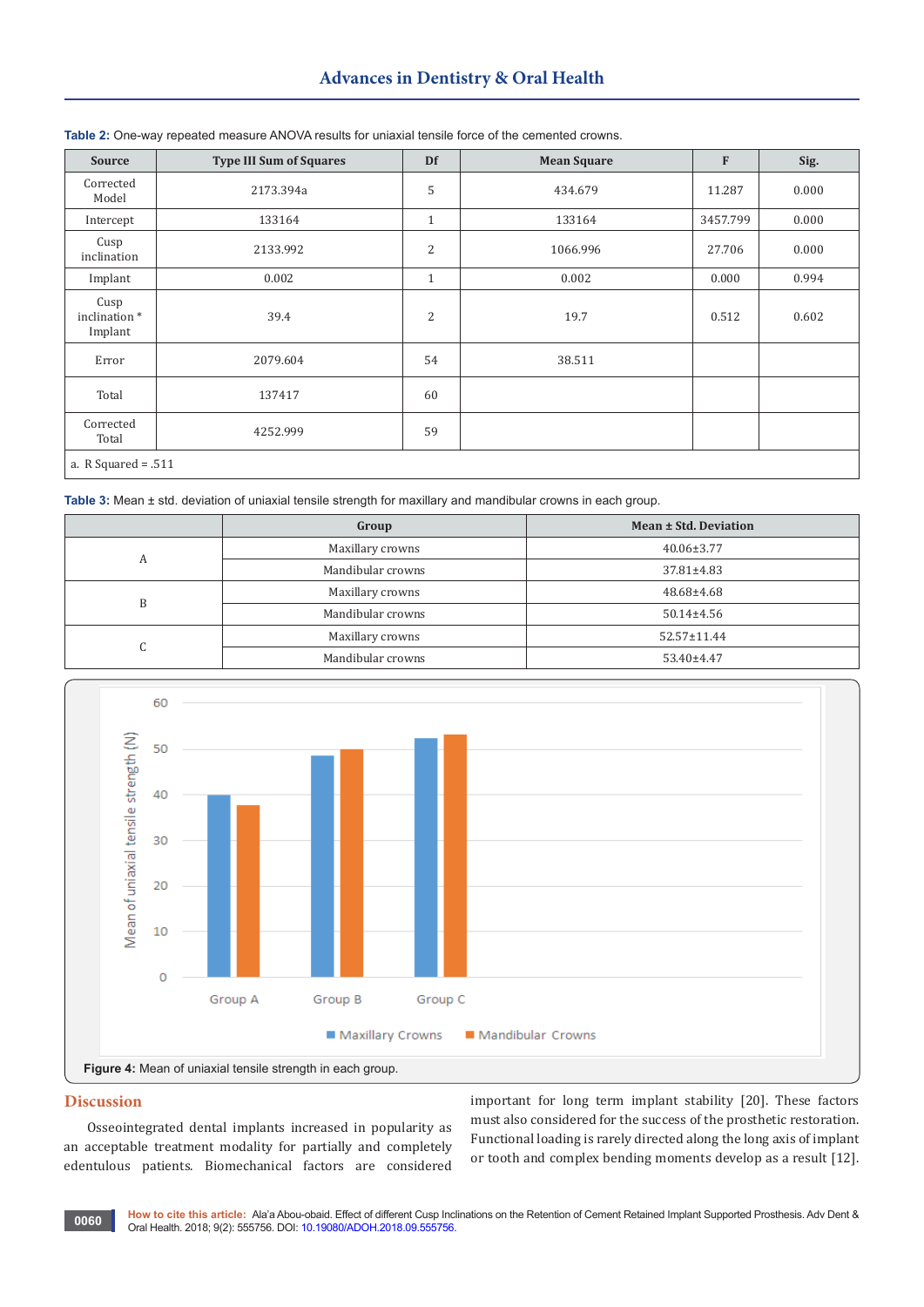Dental implants are more sensitive to occlusal loading. They differ than natural teeth which have buffering effect to functional loading [21]. Sever stresses and loading directed to the implant may lead to trauma, reduce bone engagement, bone atrophy [22].

The prosthetic design has an impact on the long term survival of implant supported prosthesis [23]. Several biomechanical principles have been suggested to reduce axial and lateral forces such as narrowing occlusal table, reducing cantilever length, centering occlusal contacts and reducing cuspal inclinations [9- 11,24]. Cuspal inclination is the angle between the cuspal incline from the cusp tip to the central groove and the line paralleled to the long axis of the tooth [25]. When cusp inclination increased, the resultant line of force falls away from rotation center of the implant [25-27].

In the present study, the effect of cuspal inclination has been evaluated on cement retained single implant supported prosthesis. Cement retained restorations demonstrated several advantages such as the enhanced esthetic, ease of fabrication, passive fit of casting, reduced cost, lack of accessibility of screw hole and the ease to achieve stable and ideal occlusal contacts [28-30]. However, cemented restorations showed significantly higher rate of technical complications such as abutment loosening compared to screw retained restorations [31]. Retrievability when abutment loosening occurs is one of the common problems in cement retained restoration. Type of luting agent is one of the most important factors controlling the amount of retention attained for cement retained restorations to allow the ease of retrievability without endangering of implant components [29,32,33]. Zinc oxide eugenol used in this study to simulate the clinical condition of temporary cementation.

Screw retained restorations were not included in the study due to presence of screw access hole that occupies more than 50% of the occlusal surface and covered with a restoration that subjected to wear [29,33]. This could affect the size and location of the occlusal contacts and affect the load direction and distribution. Occlusal form of 0 degree has not been evaluated in this study. This based on previous studies that reported several advantages of anatomical compared to non-anatomical denture teeth in providing superior appearance, greater chewing ability and the easiness in cleaning [34-37]. Subjective and objective evaluation of patient's masticatory performance showed high patient satisfaction with anatomical and semi-anatomical compared to dentures with non-anatomical occlusal forms [36]. Khamis et al. [37] found that mandibular implant supported overdenture with 0° posterior teeth showed lower chewing efficiency compared to 30° teeth or lingualized occlusion with 54.14% of the patients preferred the 30° occlusal form [37]. On the other hand, another study found no significant differences between occlusal forms on the chewing efficiency of edentulous patients due to compressibility of soft tissue and movement of denture bases [38]. According to Wang and Mehta, multi-cuspid teeth increase the masticatory efficiency and distribute the occlusal load effectively compared to flat occlusal surface dentures. Patients with flat

posterior teeth showed longer paus and higher biting force in the intercuspal position to compensate for the relative insufficiency of occlusal design [8].

The null hypothesis in this study was rejected since the retention of the cemented crowns significantly affected by the degree of cuspal inclination. Group C demonstrated the highest mean of tensile strength followed by groups B and A, respectively. This was in agreement with Rungsiyakull et al. [7] who conducted a finite element study to evaluate the effect of different cuspal inclinations (0°, 10°, 30°) and different occlusal loading locations (central, 1, 2 mm horizontal offset) on mandibular bone remodeling [7]. They found that 30° of cuspal inclination under a load of 2mm offset resulted in fastest bone remodeling rate and denser cortical bone within 48 months. This explained by the greater magnitude of bending moments associated with higher cuspal inclination that plays a more important role than loading location in resultant changes in bone density [7]. Another study evaluated the correlation between the cuspal inclination and tooth cracked syndrome under a load of 200 N. They found that cracked teeth had steeper cuspal inclinations that generate wedging effect with the antagonist teeth and concentrate tensile stresses on the central groove and cervical region of the molars [39]. According to mathematical analysis by Weinberg & Kruger [40], an increase of 10° in cuspal inclination resulted in 30% increase in bending moment [40]. Antenucci et al. [41] assessed the influence of cusp inclination (10°, 20°, 30°) on stress distribution in implant supported prosthesis under a 200 N of oblique load using a 3 Dimensional finite element analysis (3D FEA) [41]. They found an average of 18% increase in bending moment is observed for every 10° increase in cuspal inclination. Differences between the studies attributed to the asnalysis method used (mathematical and 3D FEA) [40]. Based on the findings reported by Antenucci et al. [41] the amount of bending moments in this study was 54 % in group A and 36% in group B which explained the significantly lower tensile strength in group A compared to other groups. The amount of generated bending moments in group C which has a combination of 30° and 10° could be lower or approximately similar to group B demonstrated by the insignificant differences of the mean of tensile strength between both groups. Behrend et al. [42] evaluated the relationship between tooth displacement and different cuspal inclinations of maxillary canine under vertical impact-type force of 21.5 g. They found that tooth restored with onlay of 65° inclination, generates lateral forces that was 6 times than that with 25° inclination. This resulted in greater crown displacement that is double in length and lower in angulation compared to the 25° onlay [42]. Another study reported maximum implant displacement at 2 mm offset when cusp inclination increased from 0° to 30°. This was explained by the amount of bending moment directed to the implant-abutment fixation. Bending of the abutment cause displacement to the implant [14]. Similarly, the decrease in retention with the increase of cuspal inclination resulted from the increase in bending moment directed to the implant abutment interface and caused displacement of the prosthesis.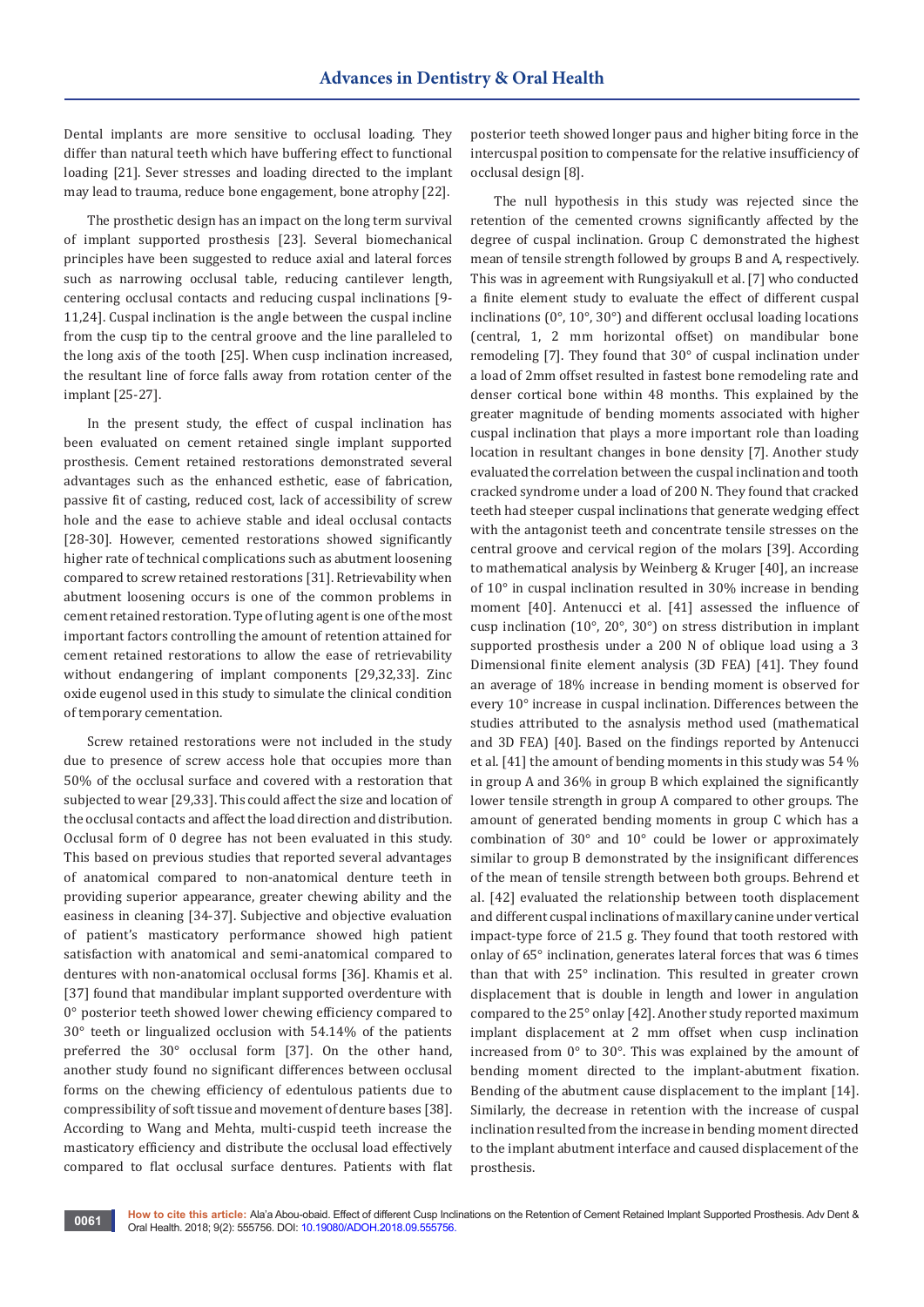There were no significant differences in the retention of the cemented prosthesis and the antagonist in each group. Mankani et al. [15] reported more stresses generated in the mandibular model compared to maxilla where the denture bearing area is reduced [15]. In this study, the insignificant differences in retentive forces were due to similar support of the prosthesis obtained from the use of single implants.

In the current study, group C showed significantly lower tensile strength compared to group A. This could be explained by the decrease in bending moment and lateral forces that resulted in less stresses on the prosthesis. Another possible reason is the type of occlusal contact occur in maximum intercuspal position with the opposing antagonist with reduced cuspal inclination that generate less lateral force component compared to contacts in steeper cusps. This in accordance with Sharry et al. [43] who found that reducing the inclinations will increase the contact areas during the functional movement [43]. Hidaka et al. [44] found that broadened occlusal contact areas would be helpful in mitigating excessive occlusal forces on teeth [44]. Moreover, the differences in the degree of cuspal inclination between the occluding pairs allow a slight freedom during lateral excursions that could play important role in the increase in crown retention. Although, this design has the highest mean of retention. It was insignificant with group B but significantly differed with group A. This allows the use of the combination of cusp inclination in clinical situation where the patient had previous single implant prosthesis as antagonist. This design can easily fabricated by a dental technician either by the recommended technique explained earlier or by the use of computer-aided design and computer-aided manufacturing technology. The possible disadvantage in this design is that the stability of the occlusal contact due to differences in the inclinations is questionable. Comparison with other studies is difficult as no previous mechanical studies conducted in this field. Further studies are recommended to evaluate the type, consistency and size of contacts occurs during occlusal function, the amount of transmitted force to the bone, and the suitability of the design with different types of opposing prosthesis (Antagonists).

The limitations of this study includes the difference between the chewing simulation and the complex motor and sensory masticatory process, the lack of chewing simulation with different food consistency in which the amount and direction of the forces in the cusps may be altered during the chewing cycles and the lack of evaluation of the effect of parafunction.

## **Conclusion**

Based on the findings of this study, the following conclusions can be drawn:

- a) The increase in cuspal inclination, reduce the retention of cement retained single implant supported prosthesis.
- b) The combining of (30° and 10°) cuspal inclinations increased the retention of the cemented prosthesis significantly compared to 30° cuspal inclination antagonists.

# **Acknowledgment**

The author would like to thank the College of Dentistry Research Center and Deanship of Scientific Research at King Saud University, Saudi Arabia for funding this research project (FR 0282). The author would like to acknowledge the Dental Bio-Materials Research Chair at the College of applied medical science for their assistance in using the chewing simulator machine.

#### **References**

- 1. [Simonis P, Dufour T, Tenenbaum H \(2010\) Long-term implant survival](https://www.ncbi.nlm.nih.gov/pubmed/20636731)  [and success: a 10-16-year follow-up of non-submerged dental implants.](https://www.ncbi.nlm.nih.gov/pubmed/20636731)  [Clin Oral Implants Res 21\(7\): 772-777.](https://www.ncbi.nlm.nih.gov/pubmed/20636731)
- 2. [Krennmair G, Seemann R, Schmidinger S, Ewers R, Piehslinger E \(2010\)](https://www.ncbi.nlm.nih.gov/pubmed/20369096)  [Clinical outcome of root-shaped dental implants of various diameters:](https://www.ncbi.nlm.nih.gov/pubmed/20369096)  [5-year results. Int J Oral Maxillofac Implant 25\(2\): 357-366.](https://www.ncbi.nlm.nih.gov/pubmed/20369096)
- 3. [Lambert FE, Weber HP, Susarla SM, Belser UC, Gallucci GO \(2009\)](https://www.ncbi.nlm.nih.gov/pubmed/19656021)  [Descriptive analysis of implant and prosthodontic survival rates with](https://www.ncbi.nlm.nih.gov/pubmed/19656021)  [fixed implant-supported rehabilitations in the edentulous maxilla. J](https://www.ncbi.nlm.nih.gov/pubmed/19656021)  [Periodontol 80\(8\): 1220-1230.](https://www.ncbi.nlm.nih.gov/pubmed/19656021)
- 4. [Naert IE, Duyck JAJ, Hosny MMF, Van Steenberghe D \(2001\) Freestanding](https://www.ncbi.nlm.nih.gov/pubmed/11359481)  [and tooth-implant connected prostheses in the treatment of partially](https://www.ncbi.nlm.nih.gov/pubmed/11359481)  [edentulous patients. Part I: An up to 15-years clinical evaluation. Clin](https://www.ncbi.nlm.nih.gov/pubmed/11359481)  [Oral Implants Res 12\(3\): 237-244.](https://www.ncbi.nlm.nih.gov/pubmed/11359481)
- 5. [Salinas TJ, Eckert SE \(2007\) In patients requiring single-tooth](https://www.ncbi.nlm.nih.gov/pubmed/18437792)  [replacement, what are the outcomes of implant- as compared to tooth](https://www.ncbi.nlm.nih.gov/pubmed/18437792)[supported restorations? Int J Oral Maxillofac Implants 22: 71-95.](https://www.ncbi.nlm.nih.gov/pubmed/18437792)
- 6. [Misch CE \(2006\) Consideration of biomechanical stress in treatment](https://www.ncbi.nlm.nih.gov/pubmed/16729498)  [with dental implants. Dent Today 25\(5\): 80-85.](https://www.ncbi.nlm.nih.gov/pubmed/16729498)
- 7. [Rungsiyakull C, Rungsiyakull P, Li Q, Li W, Swain M \(2011\) Effects of](https://www.ncbi.nlm.nih.gov/pubmed/21691599)  [occlusal inclination and loading on mandibular bone remodeling: a](https://www.ncbi.nlm.nih.gov/pubmed/21691599)  [finite element study. Int J Oral Maxillofac Implants 26\(3\): 527-537.](https://www.ncbi.nlm.nih.gov/pubmed/21691599)
- 8. [Wang M, Mehta N \(2013\) A possible biomechanical role of occlusal](https://www.ncbi.nlm.nih.gov/pubmed/22882571)  [cusp fossa contact relationships. J Oral Rehabil 40\(1\): 69-79.](https://www.ncbi.nlm.nih.gov/pubmed/22882571)
- 9. [Kim Y, Oh TJ, Misch CE, Wang HL \(2005\) Occlusal considerations in](https://www.ncbi.nlm.nih.gov/pubmed/15642028)  [implant therapy: Clinical guidelines with biomechanical rationale. Clin](https://www.ncbi.nlm.nih.gov/pubmed/15642028)  [Oral Implants Res 16\(1\): 26-35.](https://www.ncbi.nlm.nih.gov/pubmed/15642028)
- 10. [Curtis DA, Sharma A, Finzen FC, Kao RT \(2000\) Occlusal considerations](https://www.ncbi.nlm.nih.gov/pubmed/11326520)  [for implant restorations in the partially edentulous patient. J Calif Dent](https://www.ncbi.nlm.nih.gov/pubmed/11326520)  [Assoc 28\(10\): 771-779.](https://www.ncbi.nlm.nih.gov/pubmed/11326520)
- 11. [Duyck J, Van Oosterwyck H, Vander Sloten J, De Cooman M, Puers R, et al.](https://www.ncbi.nlm.nih.gov/pubmed/11168239)  [\(2000\) Magnitude and distribution of occlusal forces on oral implants](https://www.ncbi.nlm.nih.gov/pubmed/11168239)  [supporting fixed prostheses: An in vivo study. Clin Oral Implants Res](https://www.ncbi.nlm.nih.gov/pubmed/11168239)  [11\(5\): 465-475.](https://www.ncbi.nlm.nih.gov/pubmed/11168239)
- 12. [Klineberg I, Kingston D, Murray G \(2007\) The bases for using a](https://www.ncbi.nlm.nih.gov/pubmed/17594379)  [particular occlusal design in tooth and implant borne reconstructions](https://www.ncbi.nlm.nih.gov/pubmed/17594379)  [and complete dentures. Clin Oral Implants Res 18\(Suppl 3\): 151-167.](https://www.ncbi.nlm.nih.gov/pubmed/17594379)
- 13. [Hsu YT, Fu JH, Al-Hezaimi K, Wang HL \(2012\) Biomechanical implant](https://www.ncbi.nlm.nih.gov/pubmed/22848892)  [treatment complications: a systematic review of clinical studies of](https://www.ncbi.nlm.nih.gov/pubmed/22848892)  [implants with at least 1 year of functional loading. Int J Oral Maxillofac](https://www.ncbi.nlm.nih.gov/pubmed/22848892)  [Implants 27\(4\): 894-904.](https://www.ncbi.nlm.nih.gov/pubmed/22848892)
- 14. [Bedi S, Thomas R, Shah R, Mehta DS \(2015\) The effect of cuspal](http://www.ijohsjournal.org/article.asp?issn=2231-6027;year=2015;volume=5;issue=2;spage=80;epage=86;aulast=Bedi)  [inclination on stress distribution and implant displacement in different](http://www.ijohsjournal.org/article.asp?issn=2231-6027;year=2015;volume=5;issue=2;spage=80;epage=86;aulast=Bedi)  [bone qualities for a single tooth implant: A finite element study. Int J](http://www.ijohsjournal.org/article.asp?issn=2231-6027;year=2015;volume=5;issue=2;spage=80;epage=86;aulast=Bedi)  [Oral Health Sci 5\(2\): 80-86.](http://www.ijohsjournal.org/article.asp?issn=2231-6027;year=2015;volume=5;issue=2;spage=80;epage=86;aulast=Bedi)
- 15. [Mankani N, Chowdhary R, Mahoorkar S \(2013\) Comparison of stress](https://www.ncbi.nlm.nih.gov/pubmed/24431736/)  [dissipation pattern underneath complete denture with various](https://www.ncbi.nlm.nih.gov/pubmed/24431736/)  [posterior teeth form: An in vitro study. J Indian Prosthodont Soc 13\(3\):](https://www.ncbi.nlm.nih.gov/pubmed/24431736/)  [212-219.](https://www.ncbi.nlm.nih.gov/pubmed/24431736/)